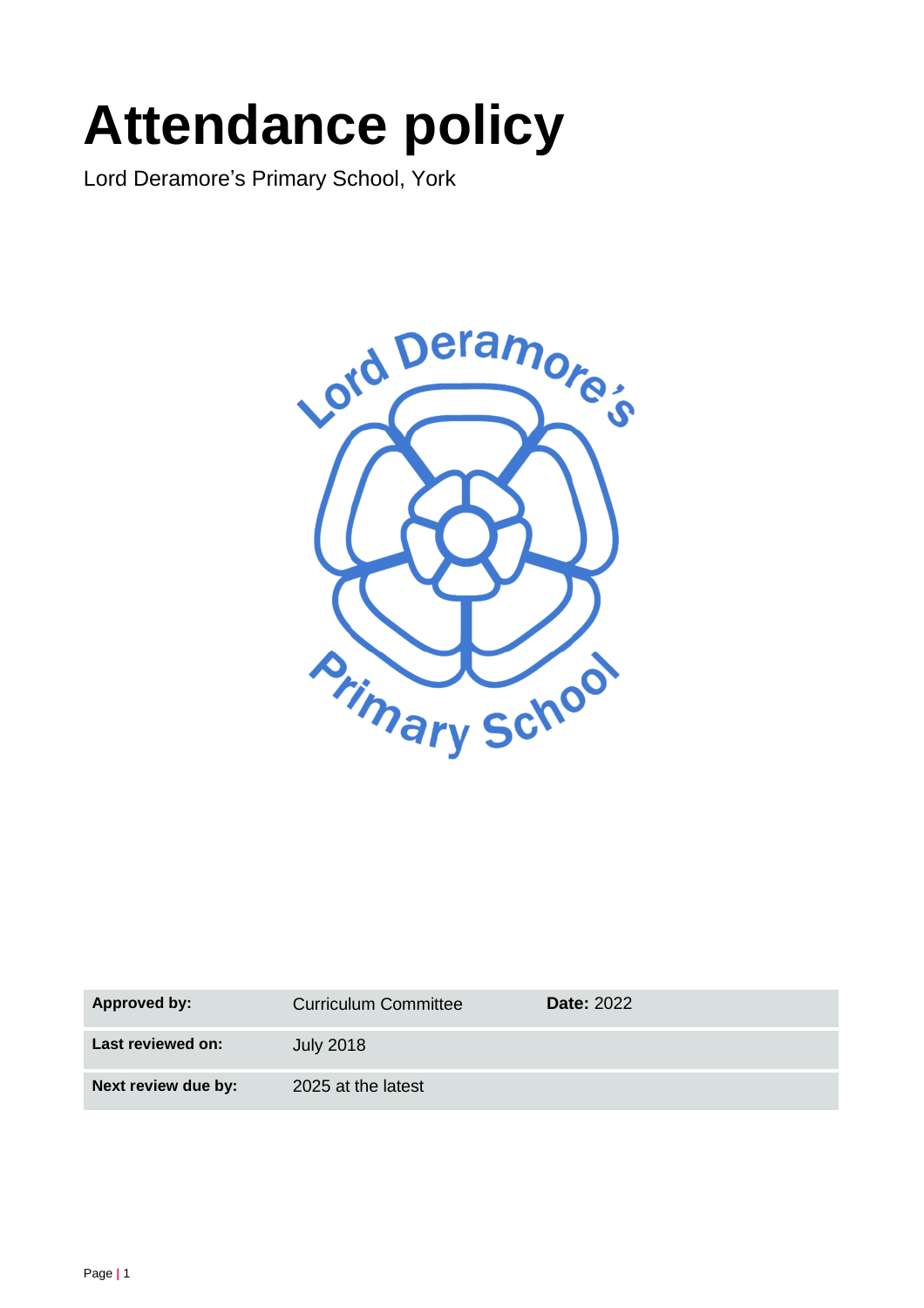## **Contents**

## <span id="page-1-0"></span>**1. Aims**

We are committed to meeting our obligations with regards to school attendance by:

- Promoting good attendance and reducing absence, including persistent absence
- Ensuring every pupil has access to full-time education to which they are entitled
- Acting early to address patterns of absence

We will also support parents to perform their legal duty to ensure their children of compulsory school age attend regularly, and will promote and support punctuality in attending lessons.

## <span id="page-1-1"></span>**2. Legislation and guidance**

This policy meets the requirements of the [school attendance guidance](https://www.gov.uk/government/publications/school-attendance) from the Department for Education (DfE), and refers to the DfE's statutory guidance on [school attendance parental responsibility](https://www.gov.uk/government/publications/parental-responsibility-measures-for-behaviour-and-attendance) measures. These documents are drawn from the following legislation setting out the legal powers and duties that govern school attendance:

- Part 6 of [The Education Act 1996](https://www.legislation.gov.uk/ukpga/1996/56/part/VI/chapter/II)
- Part 3 of [The Education Act 2002](http://www.legislation.gov.uk/ukpga/2002/32/part/3/chapter/3)
- Part 7 of [The Education and Inspections Act 2006](http://www.legislation.gov.uk/ukpga/2006/40/part/7/chapter/2/crossheading/school-attendance)
- ≻ [The Education \(Pupil Registration\) \(England\) Regulations 2006](http://www.legislation.gov.uk/uksi/2006/1751/contents/made) (and [2010,](https://www.legislation.gov.uk/uksi/2010/1725/regulation/2/made) [2011,](https://www.legislation.gov.uk/uksi/2011/1625/made) [2013,](https://www.legislation.gov.uk/uksi/2013/756/made) [2016](https://www.legislation.gov.uk/uksi/2016/792/made/data.html) amendments)
- [The Education \(Penalty Notices\) \(England\) \(Amendment\) Regulations 2013](https://www.legislation.gov.uk/uksi/2013/757/regulation/2/made)

This policy also refers to the DfE's guidance on the [school census,](https://www.gov.uk/guidance/complete-the-school-census) which explains the persistent absence threshold.

## <span id="page-1-2"></span>**3. Roles and responsibilities**

#### **3.1 The governing board**

The governing board is responsible for monitoring attendance figures for the whole school on at least a termly basis. It also holds the headteacher to account for the implementation of this policy.

Attendance is regularly discussed at governing body meetings. Termly updates are provided in the Headteacher's Report to Governors. The Curriculum committee also discuss rates of attendance and any particularly cases requiring support or intervention.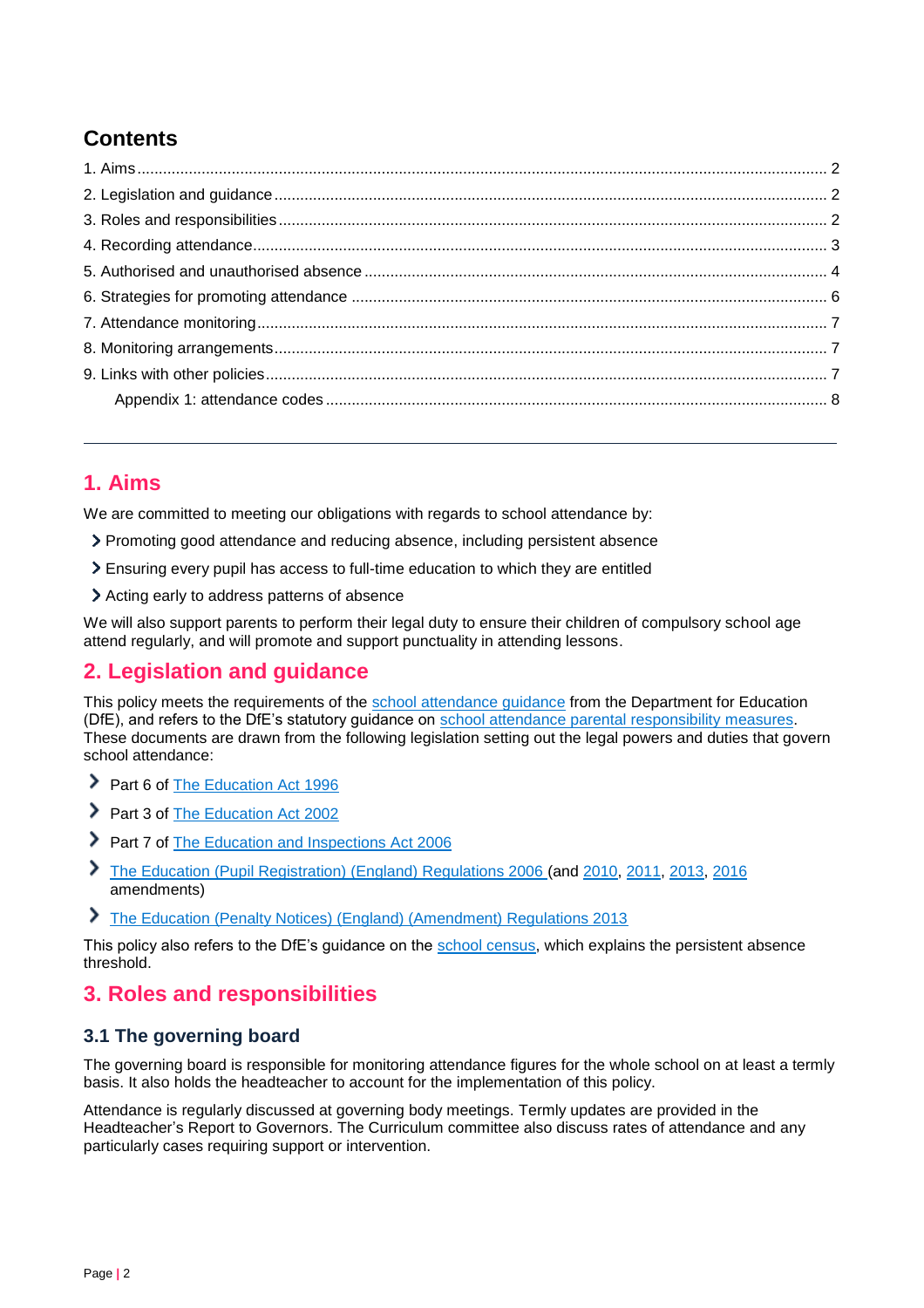#### **3.2 The headteacher**

The headteacher is responsible for:

- Implementation of this policy at the school
- Monitoring school-level absence data and reporting it to governors
- Supporting staff with monitoring the attendance of individual pupils
- $\blacktriangleright$  Issuing fixed-penalty notices, where necessary

#### **3.3 The attendance officer**

The school attendance officer:

- Monitors attendance data across the school and at an individual pupil level
- Reports concerns about attendance to the headteacher
- Works with education welfare officers to tackle persistent absence
- Arranges calls and meetings with parents to discuss attendance issues
- Advises the headteacher when to issue fixed-penalty notices

#### **3.4 Class Teachers**

Class Teachers are responsible for recording attendance on a daily basis, using the correct codes, and submitting this information to the school office.

#### **3.5 School office staff**

School office staff are expected to take calls from parents about absence and record it on the school system.

## <span id="page-2-0"></span>**4. Recording attendance**

#### **4.1 Attendance register**

We will keep an attendance register, and place all pupils onto this register.

We will take our attendance register at the start of the first session of each school day and once during the second session. It will mark whether every pupil is:

- Present
- Attending an approved off-site educational activity
- Absent
- Unable to attend due to exceptional circumstances

Any amendment to the attendance register will include:

- The original entry
- The amended entry
- The reason for the amendment
- The date on which the amendment was made
- The name and position of the person who made the amendment

See appendix 1 for the DfE attendance codes.

We will keep every entry on the attendance register for 3 years after the date on which the entry was made.

Pupils must arrive in school by 8.50am on each school day.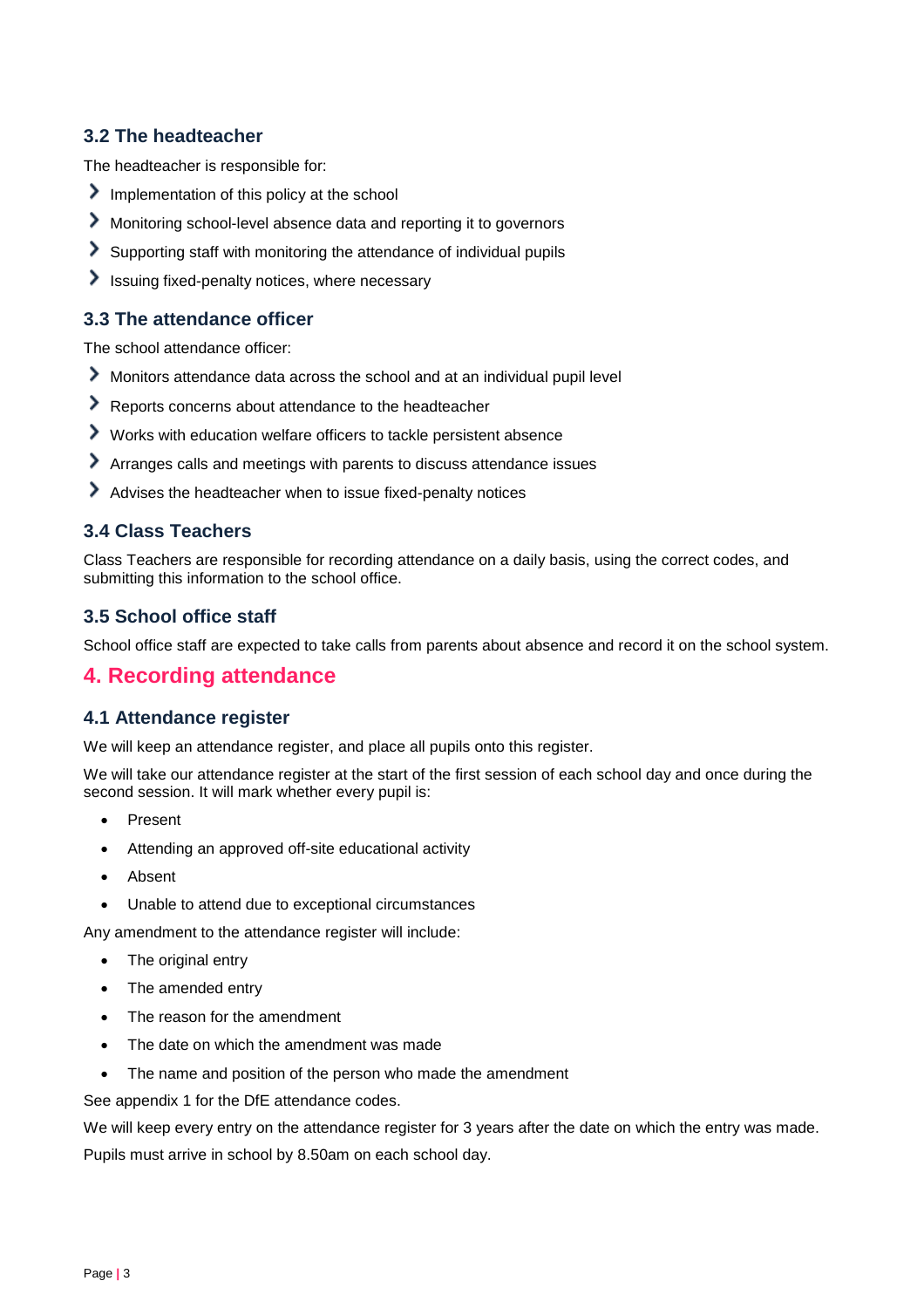The register for the first session will be taken at 8.50am and will be kept open until 9.20am. The register for the second session will be taken at 1.00pm and will be kept open until 1.30pm.

#### **4.2 Unplanned absence**

The pupil's parent/carer must notify the school on the first day of an unplanned absence by 9am or as soon as practically possible (see also section 7).

We will mark absence due to illness as authorised unless the school has a genuine concern about the authenticity of the illness.

If the authenticity of the illness is in doubt, the school may ask the pupil's parent/carer to provide medical evidence, such as a doctor's note, prescription, appointment card or other appropriate form of evidence. We will not ask for medical evidence unnecessarily.

If the school is not satisfied about the authenticity of the illness, the absence will be recorded as unauthorised and parents/carers will be notified of this in advance. Ongoing absences due to medical conditions will require medical evidence to ascertain if the levels of absence from school are proportionate.

#### **4.3 Planned absence**

Attending a medical or dental appointment will be counted as authorised as long as the pupil's parent/carer notifies the school in advance of the appointment.

However, we encourage parents/carers to make medical and dental appointments out of school hours where possible. Where this is not possible, the pupil should be out of school for the minimum amount of time necessary.

The pupil's parent/carer must also apply for other types of term-time absence as far in advance as possible of the requested absence. Go to section 5 to find out which term-time absences the school can authorise.

#### **4.4 Lateness and punctuality**

A pupil who arrives late:

- > Before the register has closed will be marked as late, using the appropriate code
- After the register has closed will be marked as absent, using the appropriate code

Some children with an EHCP or SEND may have flexible arrival and departure times. These situations will be dealt with on an individual basis. Typically, any arrival after 9.20am will be marked as absent after registers closed. Detailed notes of EHCP/SEND attendance patterns should be recorded on Intergris and/or CPOMS.

#### **4.5 Following up absence**

Where any child we expect to attend school does not attend, or stops attending, the school will:

- Follow up on their absence with their parent/carer to ascertain the reason
- Ensure proper safeguarding action is taken where necessary
- I dentify whether the absence is approved or not
- I dentify the correct attendance code to use

#### **4.6 Reporting to parents**

A copy of each child's attendance record is provided as part of their end-of-year report to parents/carers.

## <span id="page-3-0"></span>**5. Authorised and unauthorised absence**

#### **5.1 Approval for term-time absence**

The headteacher will only grant a leave of absence to pupils during term time if they consider there to be 'exceptional circumstances'. A leave of absence is granted at the headteacher's discretion.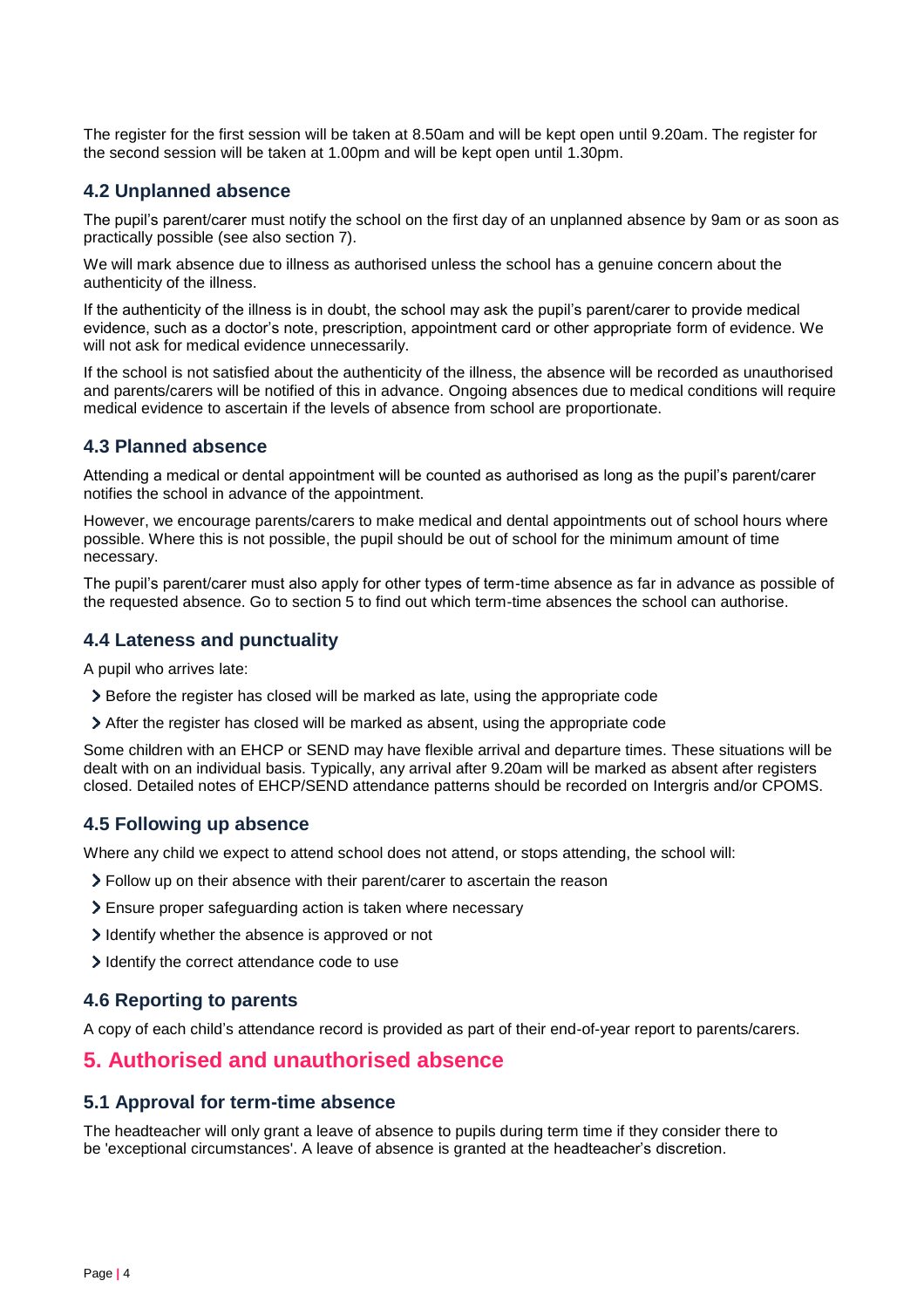#### We define **'exceptional circumstances'** as

- Attendance at family funerals and ceremonies (generally 1 day)
- Medical reasons and appointments (with evidence if appropriate)
- Attendance at extra-curricular events (e.g. sporting competition or tournament) (generally 1 day)
- Religious worship or commitments (generally 1 day in line with published religious calendars)
- Visiting prospective future schools or educational establishments (including for examinations) (generally 1 day)
- Visiting relatives, family or friends who may be gravely ill (for a short period of up to 1 week)

The following examples are not classed as 'exceptional circumstances' and will usually be marked as **unauthorised**:

- Family holidays at any time during the school term (this includes holidays rearranged due to availability and/or cost pressures)
- Visiting relatives, family or friends including abroad for no exceptional reason
- > Parental work or study commitments

The school considers each application for term-time absence individually, taking into account the specific facts, circumstances and relevant context behind the request.

#### Valid reasons for **authorised absence** include:

- Illness and medical/dental appointments (sometimes with medical evidence see sections 4.2 and 4.3 for more detail)
- $\blacktriangleright$  Religious observance where the day is exclusively set apart for religious observance by the religious body to which the pupil's parents belong. If necessary, the school will seek advice from the parents' religious body to confirm whether the day is set apart
- Traveller pupils travelling for occupational purposes this covers Roma, English and Welsh Gypsies, Irish and Scottish Travellers, Showmen (fairground people) and Circus people, Bargees (occupational boat dwellers) and New Travellers. Absence may be authorised only when a Traveller family is known to be travelling for occupational purposes and has agreed this with the school but it is not known whether the pupil is attending educational provision
- Flexi-schooling requests: For some children with SEND and/or an EHCP, we may authorise some absence as part of a flexi-schooling plan

#### **5.2 Reducing persistent absence**

We work very closely with families to reduce persistent absenteeism. All families with children with attendance under 90% receive a termly reminder letter. If children's attendance continues to be of concern, the school will arrange regular meetings with parents/carers and will explore possible legal sanctions if appropriate.

#### **5.3 Legal sanctions**

The school or local authority can fine parents for the unauthorised absence of their child from school, where the child is of compulsory school age.

If issued with a fine, or penalty notice, each parent must pay £60 within 21 days or £120 within 28 days. The payment must be made directly to the local authority.

Penalty notices can be issued by a headteacher, local authority officer or the police.

The decision on whether or not to issue a penalty notice may take into account: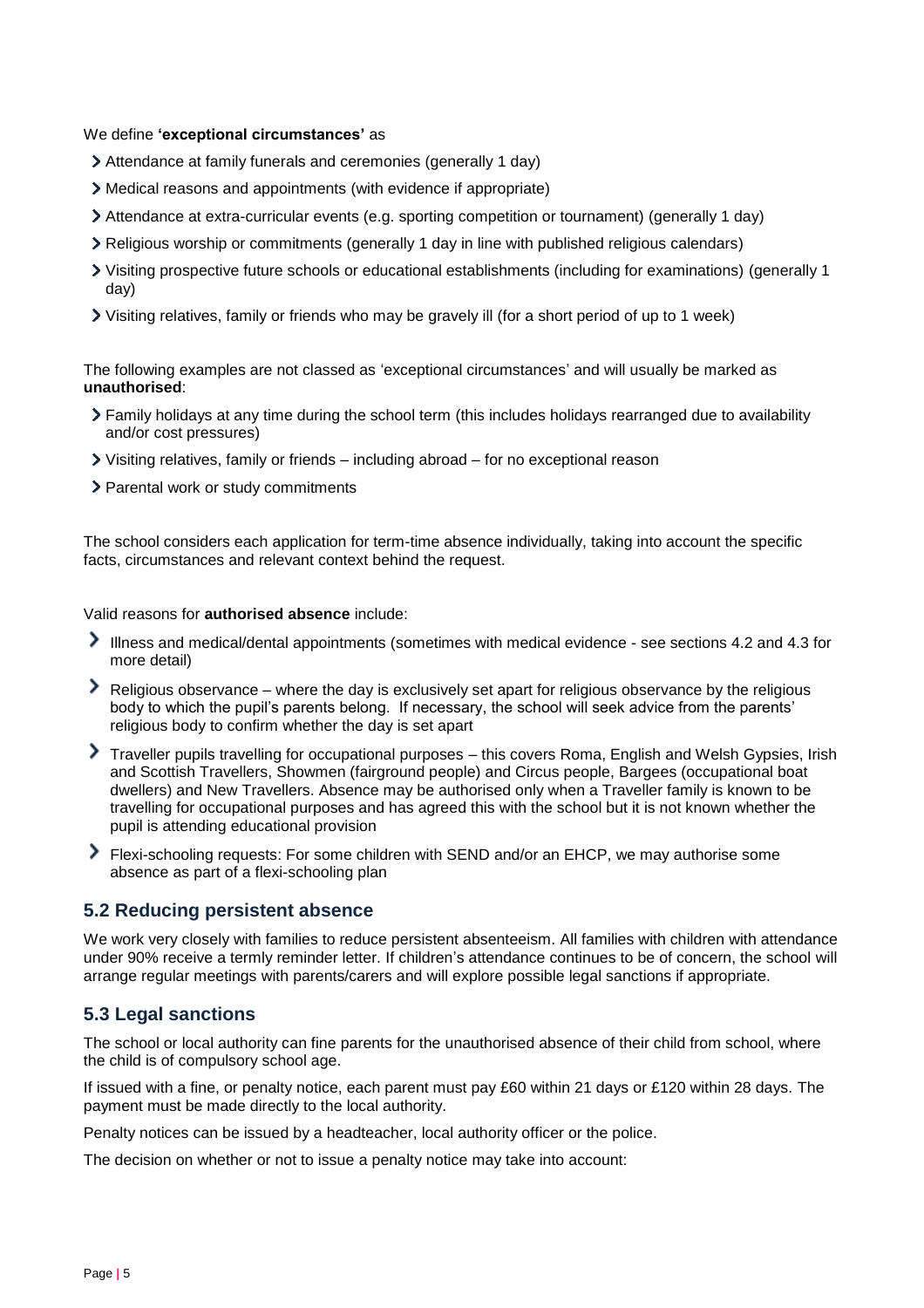- The number of unauthorised absences occurring within a rolling academic year
- One-off instances of irregular attendance, such as holidays taken in term time without permission
- Where an excluded pupil is found in a public place during school hours without a justifiable reason

If the payment has not been made after 28 days, the local authority can decide whether to prosecute or withdraw the notice.

Parents can be issued a **Fixed Penalty Notice** by the Local Authority for their child's non-attendance. The penalty is £60 and this rises to £120 if paid after 21 days but within 28 days. Each Local Authority should publish a 'Code of Conduct' for Fixed Penalty Notices. The School's headteacher decides if they wish to fine unauthorised absences from school by issuing a Fixed Penalty Notice. The headteacher then requests by a referral to the Local Authority to issue a fixed Penalty Notice on his or her behalf.

There is no right of appeal against a Fixed Penalty Notice. If this is not paid, the Local Authority can proceed to prosecution or withdraw the notice. The Local Authority can also prosecute parents for non-attendance without issuing a Fixed Penalty Notice. Only the Local Authority can prosecute parents and they must fund all associated costs. Local authorities must conduct its investigations in line with the **[Police and Criminal](http://www.legislation.gov.uk/ukpga/1984/60/contents)  [Evidence Act 1984](http://www.legislation.gov.uk/ukpga/1984/60/contents) (PACE)**.

If a registered pupil of compulsory school age fails to attend school regularly, the parent could be guilty of an offence under **[section 444 Education Act 1996](http://www.legislation.gov.uk/ukpga/1996/56/section/444)**. In April 2017, the Supreme Court held that attending school "*regularly*" means attendance in accordance with the rules prescribed by the school and not "*sufficiently frequent attendance*". This means that a child must attend school on every day that the school requires him or her to do so and failure to do this may lead to the commission of an offence.

There are 2 offences:

1. **[Section 444\(1\) Education Act 1996](http://www.legislation.gov.uk/ukpga/1996/56/section/444)** – If the child is absent without authorisation then the parent is guilty of an offence. This is a strict liability offence i.e. all that needs to be shown is a lack of regular attendance. Sanctions can include a fine of up to £1,000.

2. **[Section 444\(1A\) Education Act 1996](http://www.legislation.gov.uk/ukpga/1996/56/section/444)** – an aggravated offence. If the child is absent without authorisation and the parent knew about the child's absence and failed to act then the parent is guilty of an offence. Sanctions can include a fine of up to £2,500 and a prison sentence of up to 3 months.

There are some limited defences to these offences:

- The head teacher authorised the absence.
- The child could not attend because of sickness or 'unavoidable cause' in an emergency. Case law has held that stress arising from bullying, behavioural or mental health difficulties or a 'chaotic lifestyle' should not be considered an 'unavoidable cause'.
- The child was absent on a day exclusively set apart for religious observance.
- The school is outside of the statutory walking distance of the child's home and the Local Authority has a duty to make travel arrangements in relation to the child under and has failed to discharge that duty
- The child is not registered at the school and the parents are providing a suitable alternative education.
- The parents' trade or business requires them to travel from place to place.

Parents can also be prosecuted by Local Authorities under **section 103 [Education and Inspections Act](http://www.legislation.gov.uk/ukpga/2006/40/section/103)  [2006](http://www.legislation.gov.uk/ukpga/2006/40/section/103)**, where a pupil of compulsory school age who remains on the Admissions Register is found in a public place during school hours, after being excluded from school. Sanctions can include a fine of up to £1,000.

## <span id="page-5-0"></span>**6. Strategies for promoting attendance**

We regularly promote the importance of school attendance with families and children. Strategies include a weekly prize raffle for 100% attendance that specific week. We also regularly mention attendance information in our weekly parent update emails and class newsletters.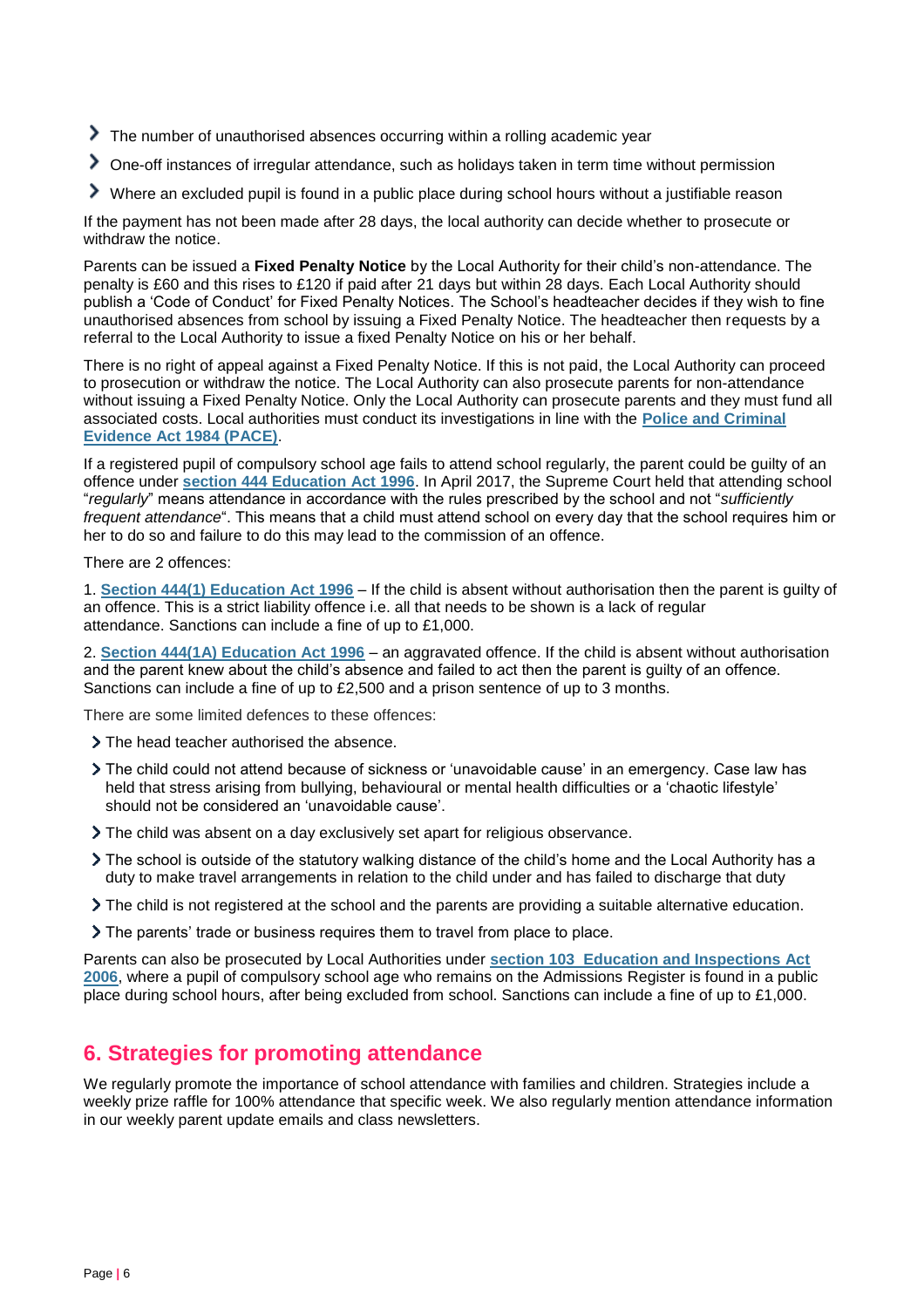## <span id="page-6-0"></span>**7. Attendance monitoring**

The Headteacher and Senior Leaders at our school monitor pupil absence on a monthly basis.

A pupil's parent/carer is expected to call the school in the morning if their child is going to be absent due to ill health (see section 4.2).

If a pupil's absence goes above 3 days, the school will contact the parent/carer of the pupil to discuss the reasons for this.

If a pupil's absence continue to rise after contacting their parent/carer, we will consider involving an education welfare officer.

The persistent absence threshold is 10%. If a pupil's individual overall absence rate is greater than or equal to 10%, the pupil will be classified as a persistent absentee.

Pupil-level absence data will be collected each term and published at national and local authority level through the DfE's school absence national statistics releases. The underlying school-level absence data is published alongside the national statistics. The school will compare attendance data to the national average, and share this with the governing board.

Our school collects and stores attendance data which is used for the following reasons:

- > Track the attendance of individual pupils
- Identify whether or not there are particular groups of children whose absences may be a cause for concern
- Monitor and evaluate those children identified as being in need of intervention and support

## <span id="page-6-1"></span>**8. Monitoring arrangements**

This policy will be reviewed as guidance from the local authority or DfE is updated, and as a minimum 3 years by the Curriculum At every review, the policy will be approved by the full governing board.

## <span id="page-6-2"></span>**9. Links with other policies**

This policy links to the following policies:

- Child protection and safeguarding policy
- <span id="page-6-3"></span> $\blacktriangleright$  Behaviour and relationships policy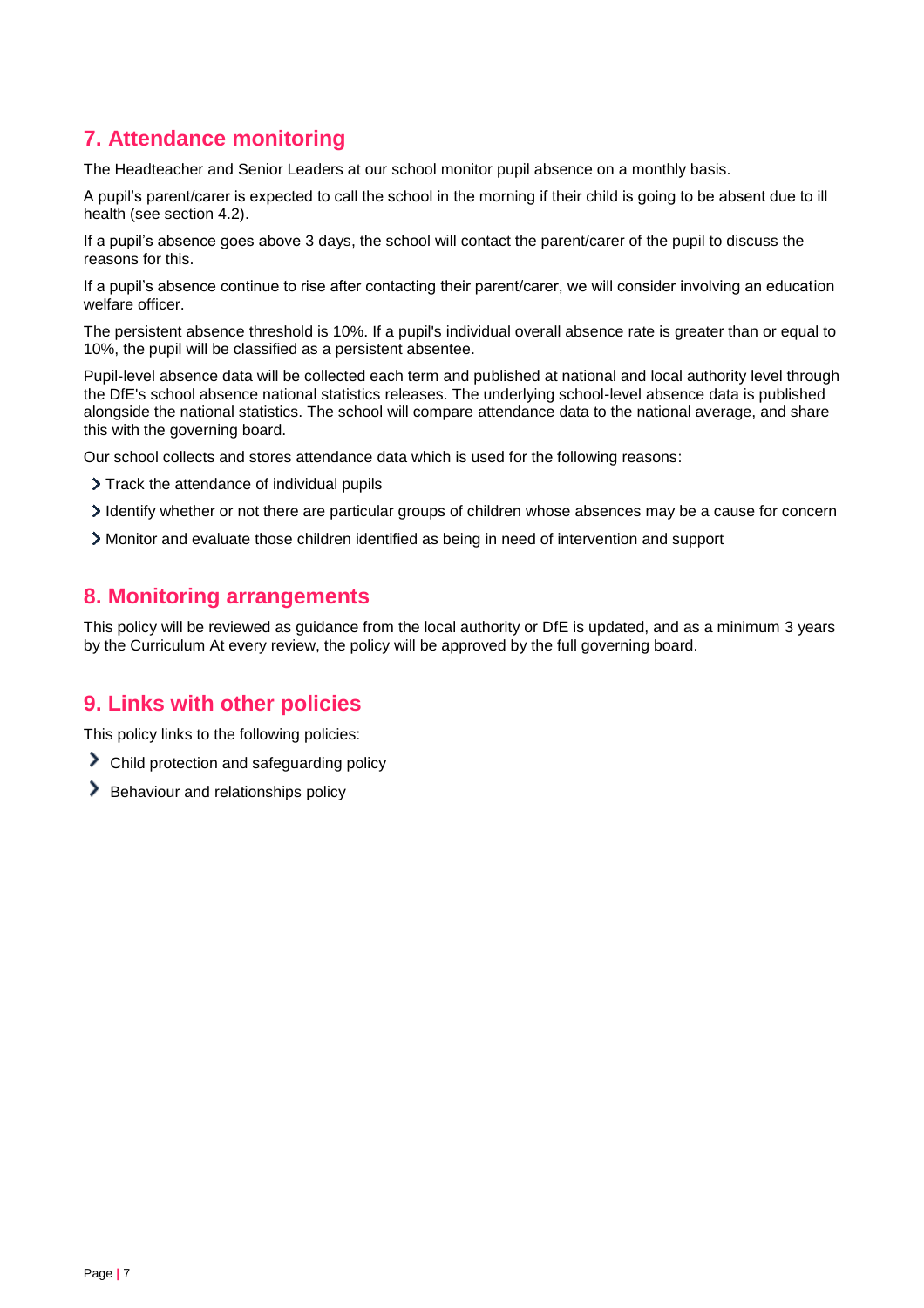# **Appendix 1: attendance codes**

| Code     | <b>Definition</b>             | <b>Scenario</b>                                                                    |
|----------|-------------------------------|------------------------------------------------------------------------------------|
| $\prime$ | Present (am)                  | Pupil is present at morning registration                                           |
|          | Present (pm)                  | Pupil is present at afternoon registration                                         |
| L        | Late arrival                  | Pupil arrives late before register has closed                                      |
| B        | Off-site educational activity | Pupil is at a supervised off-site educational<br>activity approved by the school   |
| D        | Dual registered               | Pupil is attending a session at another setting<br>where they are also registered  |
| J        | Interview                     | Pupil has an interview with a prospective<br>employer/educational establishment    |
| P        | Sporting activity             | Pupil is participating in a supervised sporting<br>activity approved by the school |
| v        | Educational trip or visit     | Pupil is on an educational visit/trip organised, or<br>approved, by the school     |
| W        | Work experience               | Pupil is on a work experience placement                                            |

The following codes are taken from the DfE's guidance on school attendance.

| Code                      | <b>Definition</b>           | Scenario                                                                      |
|---------------------------|-----------------------------|-------------------------------------------------------------------------------|
| <b>Authorised absence</b> |                             |                                                                               |
| C                         | Authorised leave of absence | Pupil has been granted a leave of absence due to<br>exceptional circumstances |
| Е                         | Excluded                    | Pupil has been excluded but no alternative<br>provision has been made         |
| н                         | Authorised holiday          | Pupil has been allowed to go on holiday due to<br>exceptional circumstances   |
|                           | <b>Illness</b>              | School has been notified that a pupil will be<br>absent due to illness        |